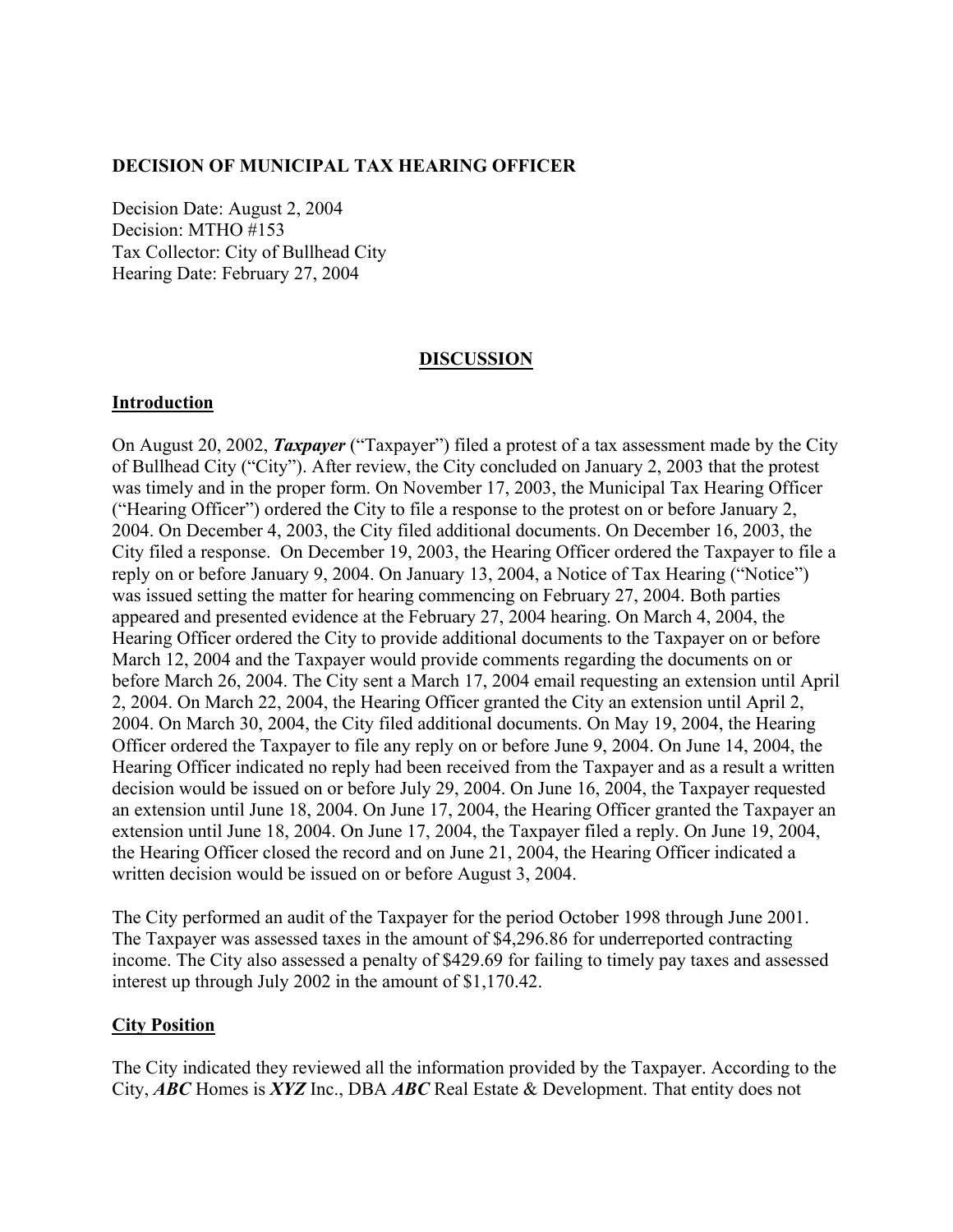have a transaction privilege license and the Taxpayer has not obtained a written declaration that *ABC* Homes is liable for the tax as required by City Code Section 3.16-415 (c) ("Section 415 (c)"). As a result, the City asserts the Taxpayer is liable for the construction revenue. The City included six *ABC* Home jobs in the audit totaling gross revenue of \$333,531.75. According to the City, they used contract amounts provided by the Taxpayer for two of the jobs, three amounts were determined from building permit valuations, as no other information was available, and for one job the City utilized the actual payments from *ABC* Homes to the Taxpayer. According to the City, none of the jobs done by Mr. *V* were included in the audit. The City agreed that for two other jobs, the Taxpayer was only a construction manager and the City had adjusted the audit to reflect that determination.

## **Taxpayer Position**

The Taxpayer protested the assessment for several reasons. First, the Taxpayer asserted that the City did not review all the information provided. The Taxpayer argued that all the contracts with *ABC* Homes should be taxable to *ABC* Homes and not the Taxpayer. The Taxpayer indicated that he had to enter into the contracts with *ABC* Homes because a scam artist, Bill *V*, had used the Taxpayer's privilege license number without the Taxpayer's permission. The Taxpayer also argued that he was assessed for several contracts that had been entered into by Bill *V*. The Taxpayer indicated that at the time he entered into the contracts with *ABC* Homes he did not know of the requirements to obtain a written declaration from *ABC* Homes along with their privilege license number. The Taxpayer argued that the work done for *ABC* Homes did not include sales tax as part of the contract and that *ABC* Homes was responsible for any sales tax. Even it if is determined that the Taxpayer is responsible for the taxes, the Taxpayer argued he only received \$216,559.55 and not \$333,531.75 as alleged by the City

### **ANALYSIS**

It was clear from the evidence that the Taxpayer had underreported contractor income during the audit period. Further, we have no reason to dispute the Taxpayer's claim that he did not know he needed to get written declaration from *ABC* Homes along with their privilege license number in order to not be liable for the construction contracting activity. We also have no reason to dispute the Taxpayer's claim that he had a dispute with Mr. *V*. With that all said, we conclude that it was the Taxpayer's responsibility to know the law regarding obtaining a written declaration and privilege license number if he did not want to be responsible for the tax. There was testimony that the Taxpayer had been in the construction business for over fifteen years. It is unclear what amounts, if any, should be attributed to Mr. *V* and not the Taxpayer. We do find that the documents reviewed by the City showed that the Taxpayer was the contractor for six *ABC* Home jobs. Further, we find that in those cases in which there was not a contract amount, it was reasonable for the City to utilize building permit valuations. Based on all the above, we find the City's assessment on the six *ABC* Home jobs to be reasonable and we approve the amount assessed.

As to the two jobs in which the Taxpayer acted as a construction manager, we find those jobs would be taxable but only to the extent of monies received by the Taxpayer. It is unclear from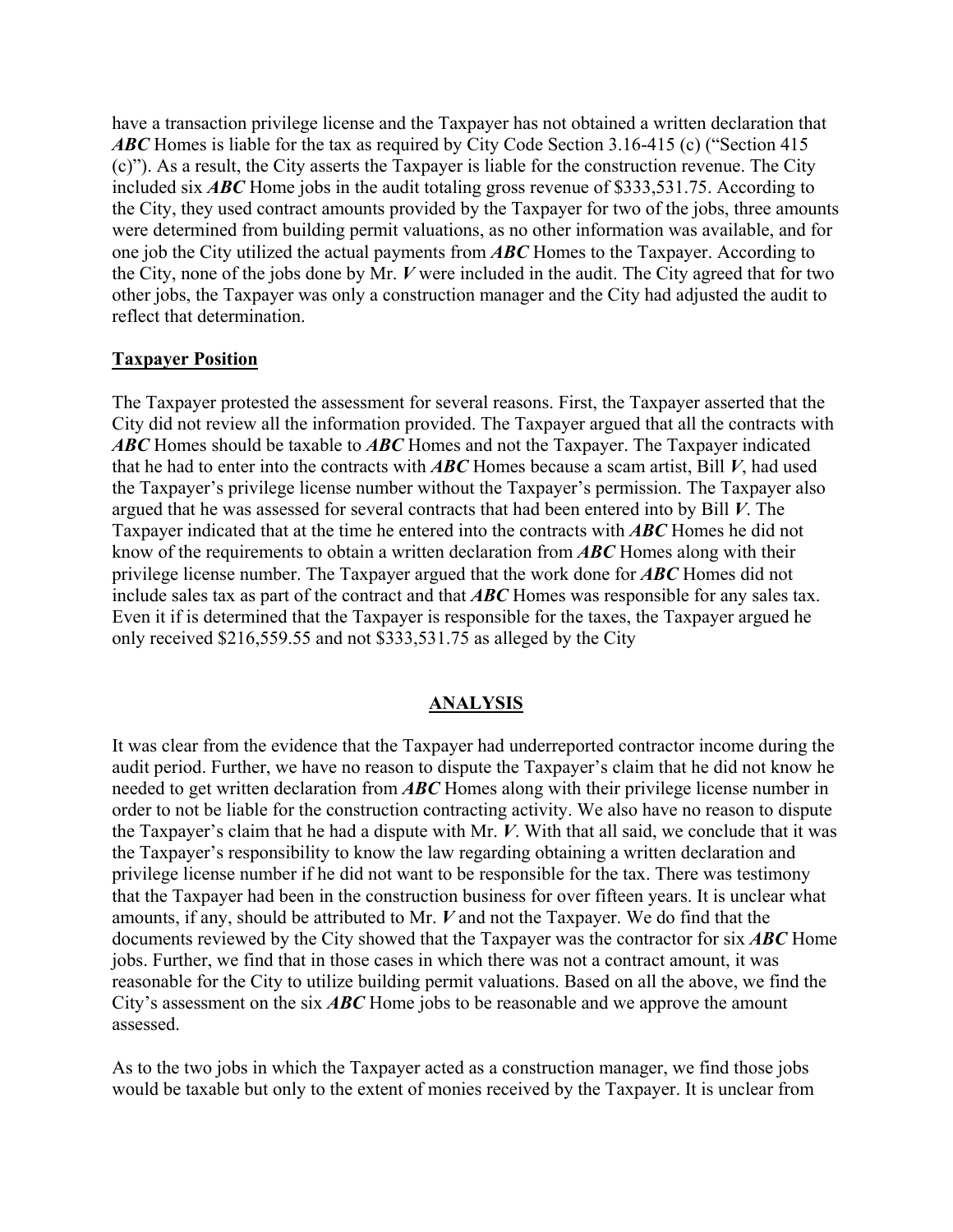the record if the City has already made that adjustment. Lastly, we find that the Taxpayer has demonstrated reasonable cause for failing to timely pay the taxes under the circumstances. As a result, we shall waive the penalty of \$429.69.

## **FINDINGS OF FACT**

- 1. On August 20, 2002, the Taxpayer filed a protest of a tax assessment made by the City.
- 2. After review, the City concluded on January 2, 2003 that the protest was timely and in proper form.
- 3. On November 17, 2003, the Hearing Officer ordered the City to file a response to the protest on or before January 2, 2004.
- 4. On December 4, 2003, the City filed additional documents.
- 5. On December 16, 2003, the City filed a response.
- 6. On December 19, 2003, the Hearing Officer ordered the Taxpayer to file a reply on or before January 9, 2004.
- 7. On January 13, 2004, a Notice was issued setting the matter for hearing commencing on February 27, 2004.
- 8. Both parties appeared and presented evidence at the February 27, 2004 hearing.
- 9. On March 4, 2004, the Hearing Officer ordered the City to provide additional documents to the Taxpayer on or before March 12, 2004 and the Taxpayer would provide comments regarding the documents on or before March 26, 2004.
- 10. The City sent a March 17, 2004 email requesting an extension until April 2, 2004.
- 11. On March 22, 2004, the Hearing Officer granted the City an extension until April 2, 2004.
- 12. On March 30, 2004, the City filed additional documents.
- 13. On May 19, 2004, the Hearing Officer ordered the Taxpayer to file any reply on or before June 9, 2004.
- 14. On June 14, 2004, the Hearing Officer indicated no reply had been received from the Taxpayer and as a result a written decision would be issued on or before July 29, 2004.
- 15. On June 16, 2004, the Taxpayer requested an extension until June 18, 2004.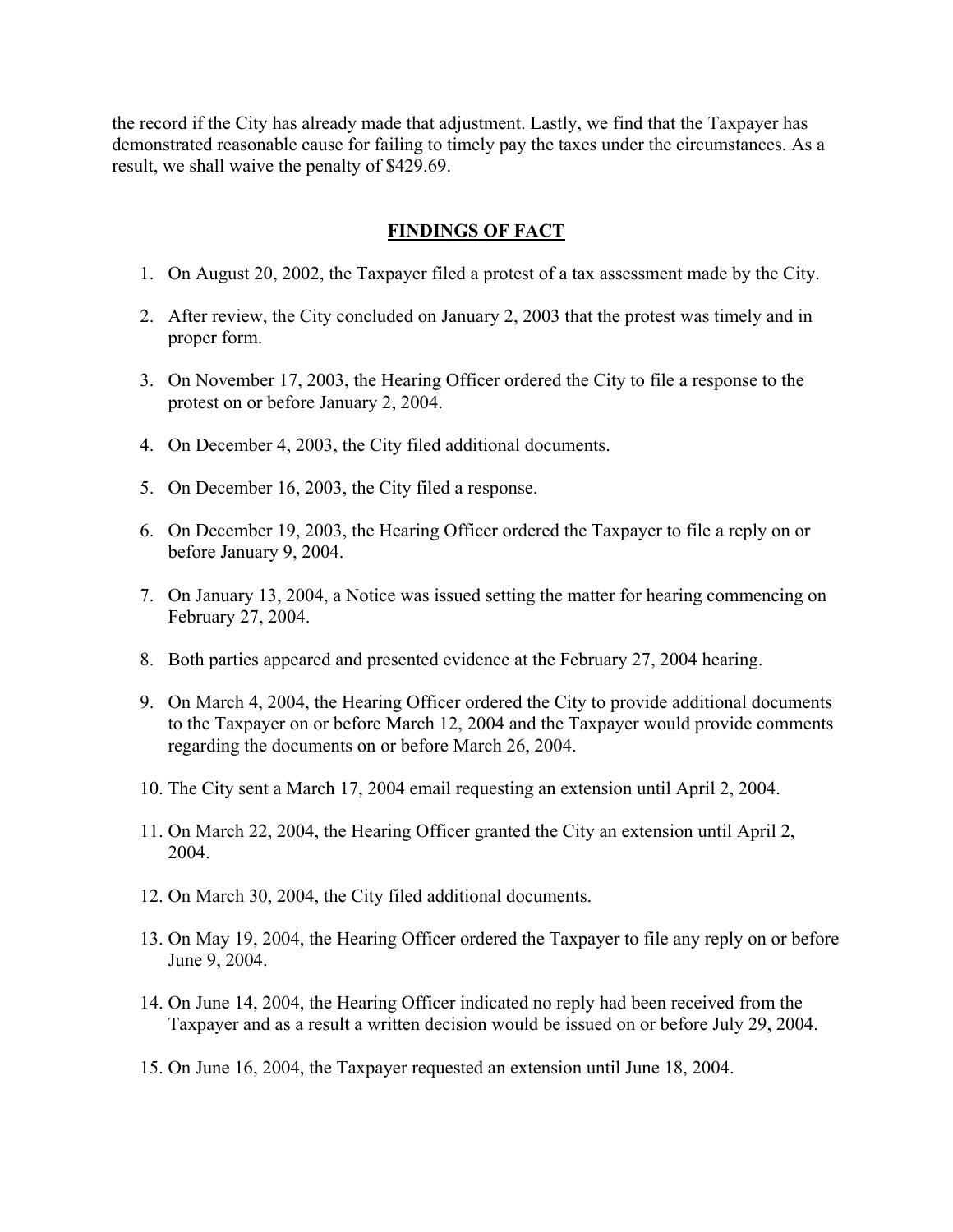- 16. On June 17, 2004, the Hearing Officer granted the Taxpayer an extension until June 18, 2004.
- 17. On June 17, 2004, the Taxpayer filed a reply.
- 18. On June 19, 2004, the Hearing Officer closed the record and on June 21, 2004, the Hearing Officer indicated a written decision would be issued on or before August 3, 2004.
- 19. The City performed an audit of the Taxpayer for the period October 1998 through June 2001.
- 20. The Taxpayer was assessed taxes in the amount of \$4,296.86 for underreported contracting income.
- 21. The City also assessed a penalty of \$429.69 for failing to timely pay taxes and assessed interest up through July 2002 in the amount of \$1,170.42.
- 22. *ABC* Homes is *XYZ* Inc., DBA *ABC* Real Estate & Development.
- 23. *ABC* Homes does not have a transaction privilege license.
- 24. The Taxpayer never received any written declaration that *ABC* Homes was liable for the privilege license tax.
- 25. The Taxpayer never obtained a privilege tax number from *ABC* Homes.
- 26. The City used contract amounts provided by the Taxpayer for two of the *ABC* Homes jobs, three job amounts were determined from building permit valuations, and for one job the city utilized the actual payments from *ABC* Homes to the Taxpayer.
- 27. During the audit period, the Taxpayer had a dispute with Mr. *V* regarding the used of his business license number.
- 28. For two other jobs, the Taxpayer was only a construction manager.

## **CONCLUSIONS OF LAW**

- 1. Pursuant to ARS Section 42-6056, the Municipal Tax Hearing Officer is to hear all reviews of petitions for hearing or redetermination under the Model City Tax Code.
- 2. The City Code imposes a tax on contracting income.
- 3. The Taxpayer had underreported contracting income during the audit period.